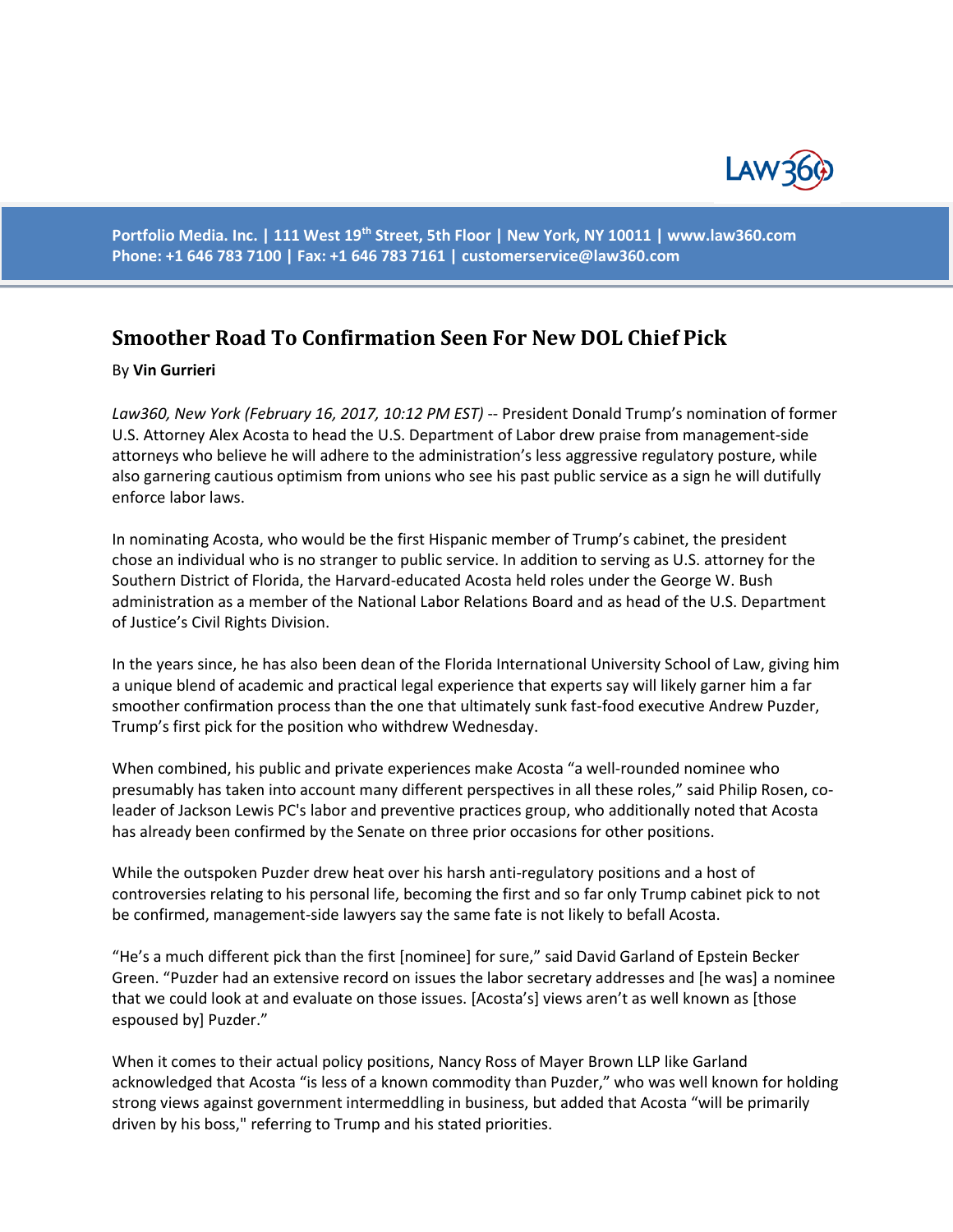So far in the early days of the administration, those priorities have included a less aggressive stance toward regulations, with Trump having called on agencies to review existing rules and issued an executive order mandating that executive agencies eliminate two regulations for every new one they issue.

"That said, he has a reputation of being a champion of diversity, which we may see influence his decisions as secretary," Ross said.

Steven W. Suflas of Ballard Spahr LLP, for one, said he would categorize Acosta's potential impact less in terms of outright deregulation and more along the lines of "a re-examination of a number of things the DOL has recently done and whether they went too far."

But Harold P. Coxson of Ogletree Deakins Nash Smoak & Stewart PC, a longtime labor lawyer who knows Acosta personally, said he believes the major difference between Puzder and Acosta will actually be in style and not necessarily in substance.

"He's not too different than Puzder as far as his views on current issues, but perhaps he will [approach those issues] in a more acceptable manner," Coxson said. "His pro-free-market, pro-free-enterprise history is similar to Puzder."

One area where Puzder and Acosta do sharply differ is in the reaction their nominations have elicited from unions, which came out far more strongly against Puzder than they did Acosta.

For instance, AFL-CIO President Richard Trumka gave Acosta a tentative green light, calling him a nominee that "deserves serious consideration."

"In one day, we've gone from a fast-food CEO who routinely violates labor law to a public servant with experience enforcing it," Trumka said, while cautioning that "we will of course review Mr. Acosta's record as thoroughly as we did the previous nominee's."

Meanwhile, Mary Kay Henry, president of the SEIU, struck a far less combative tone in her reaction to Acosta's nomination than the instant criticism she levied toward Puzder when he was nominated in December.

"We will hold Mr. Acosta to the same high standards the American public rightfully expects of our nation's labor secretary: to advance the interests and needs of wage earners in our economy," she said in a statement Thursday, a marked departure from her declaration that Puzder was "dead wrong" for working families in a statement she issued when that nomination was announced.

The "less visceral" reaction among labor unions to Acosta's nomination may be attributable in part to the fact that he is "more of a mainstream nominee" than Puzder and because Acosta "will be more predictable," according to Suflas.

That predictability, he says, "will give comfort to employers" and, when combined with Acosta's background and agency bona fides, make the new nominee "immediately confirmable."

For Coxson, the generally positive reaction toward Acosta lies in his humble upbringing and the fact that, if confirmed, he has ability to take both employers' and employees' points of view into account when